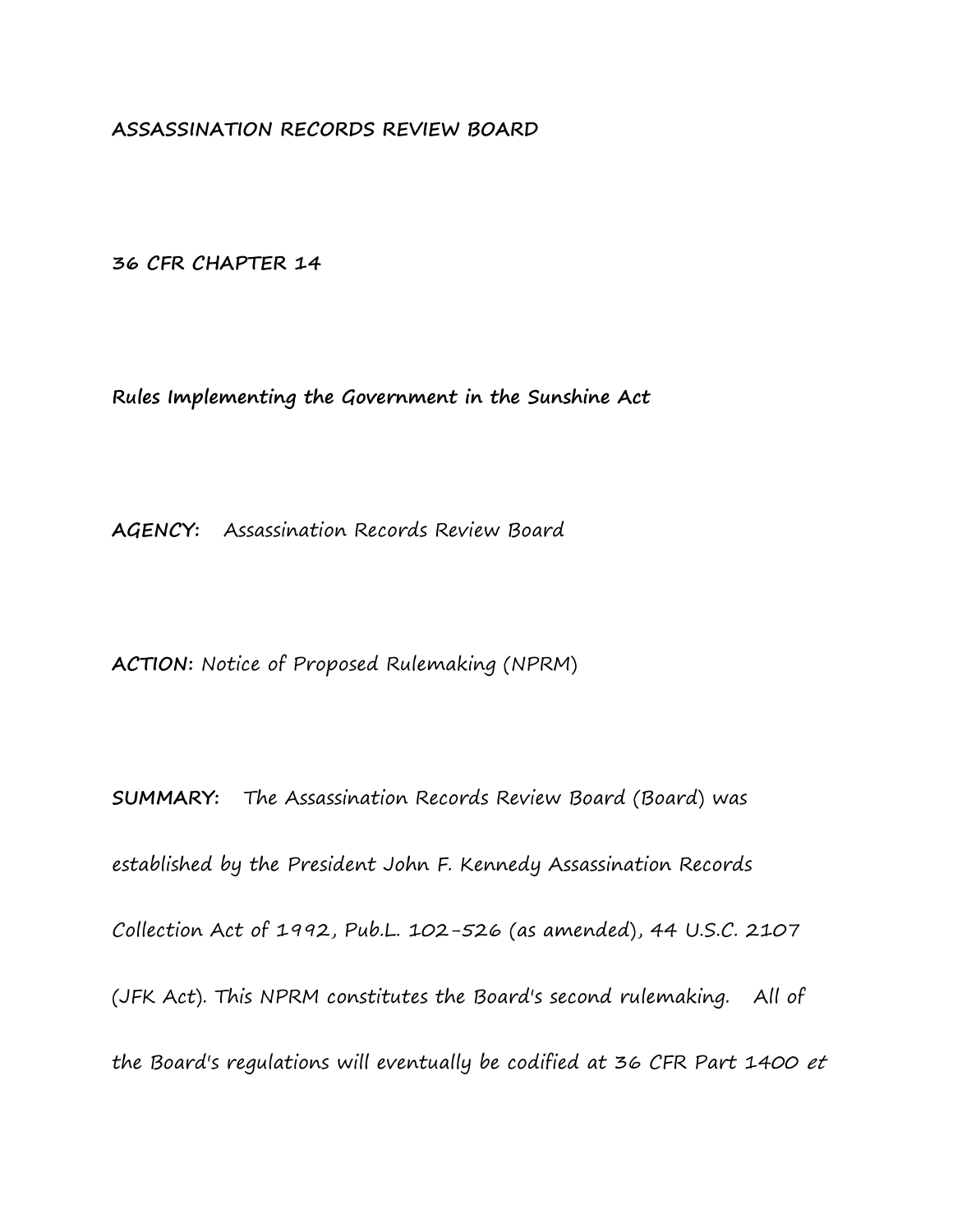seq. This rulemaking is undertaken in response to the Government in the Sunshine Act, 5 U.S.C. 552b (Sunshine Act). The Sunshine Act relates to meetings of agencies of the United States government that are headed by collegial bodies composed of two or more members, a majority of whom are appointed by the President with the advice and consent of the Senate. The Act provides that meetings, as defined in the Sunshine Act, shall be held in public except where stated exemptions apply. The Board invites comments from interested groups and members of the public on these proposed rules implementing the Sunshine Act.

**DATES:** To be considered, comments must be mailed or delivered to the address listed below by 5 p.m. on July \_\_, 1995**.**

**ADDRESSES:** Comments on the proposed rule should be mailed or delivered to the Office of the General Counsel, T. Jeremy Gunn, Acting General Counsel, Assassination Records Review Board, 600 E Street, N.W.,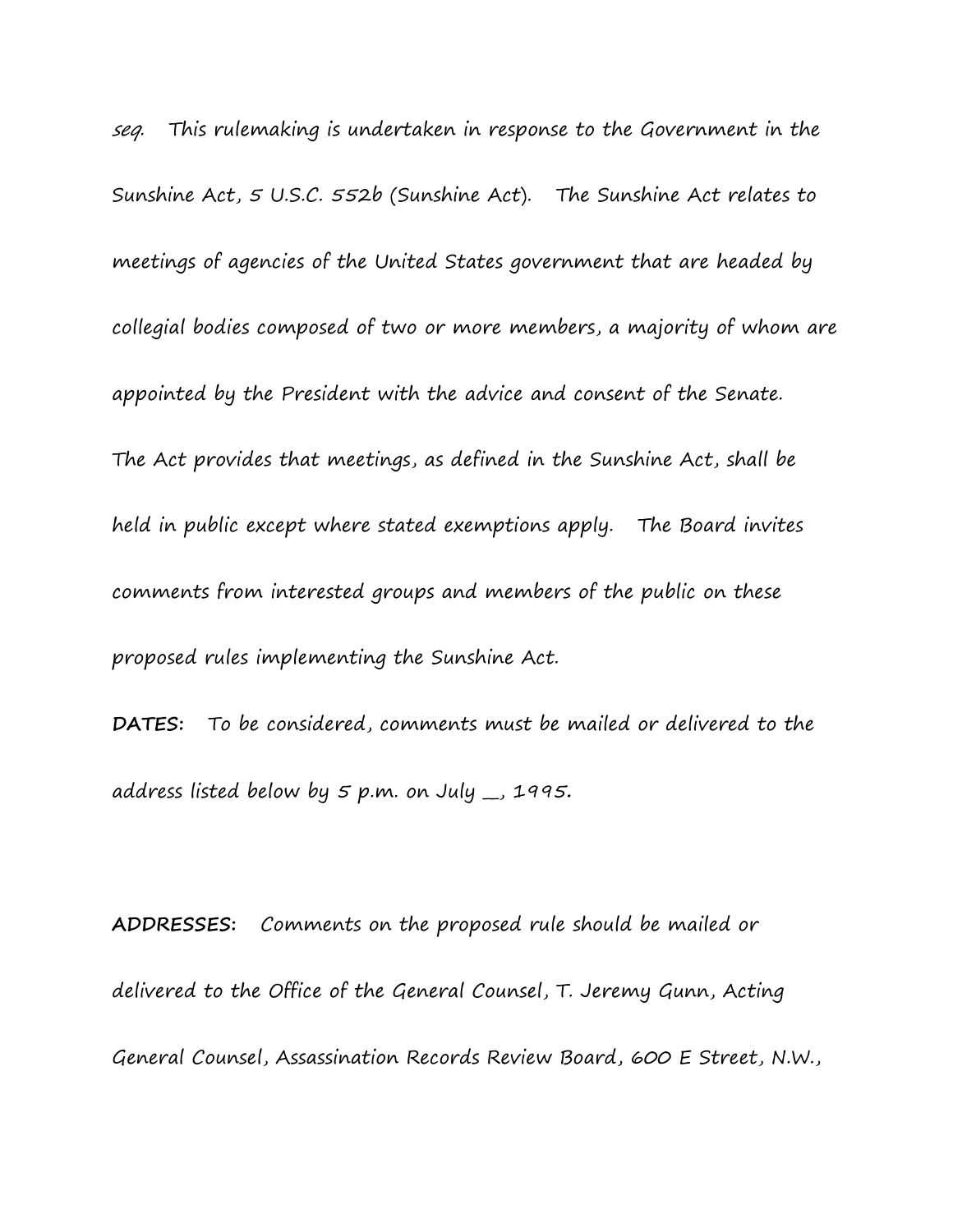2nd Floor, Washington, D.C. 20530.All comments will be placed in the Board's public files and will be available for inspection between 8:30 a.m. and 4:30 p.m., Mondays through Fridays, in the Board's Public Reading Room at the same address. Comments should state prominently that they are being filed in response to the Board's Sunshine Act NPRM.

#### **FOR FURTHER INFORMATION CONTACT:**

T. Jeremy Gunn, Acting General Counsel, Assassination Records Review Board, 600 E Street, N.W., 2nd Floor, Washington, D.C. 20530, (202) 724-0088.

**SUPPLEMENTARY INFORMATION:** To discharge its responsibilities, the Board gathers as a collegial body at its Washington, D.C., office and at other locations as appropriate. Since the Board, including its staff, is a small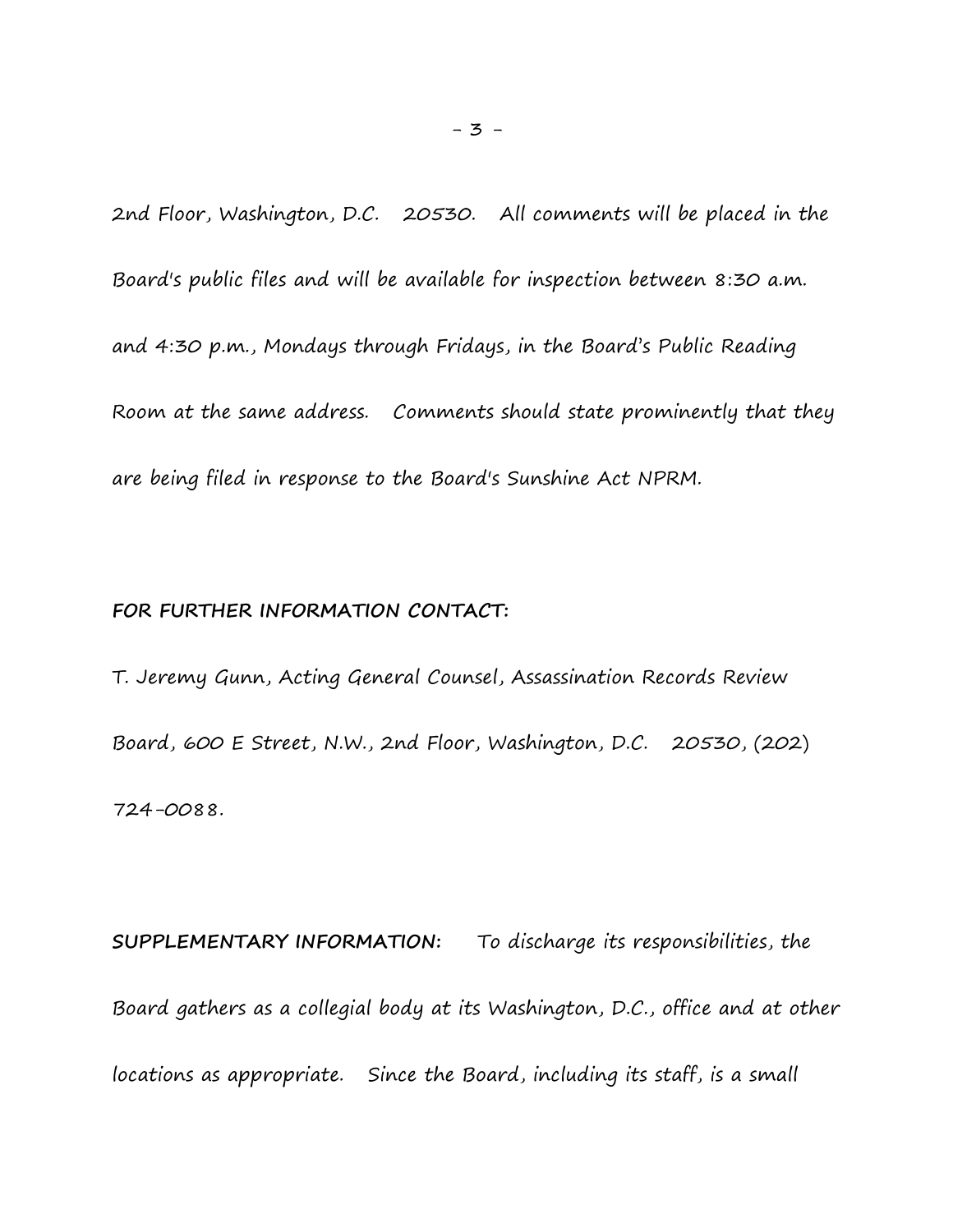agency, Board Members work both personally and collectively in the discharge of the Board's responsibilities. Board activities include such matters as: reviewing classified and restricted government records relating to the assassination of President Kennedy; determining whether such classified and restricted records should be opened and made available to the public; identifying additional assassination records in the possession of governments and individuals; holding public hearings related to assassination records; and ensuring government office compliance with the JFK Act.

 The Sunshine Act defines meetings and sets certain requirements for advance public notice of such meetings (5 U.S.C. 552b(e)) and permits agencies to close meetings to public attendance and to withhold information regarding meetings where an agency finds that any of ten exemptions enumerated in the Sunshine Act applies, 5 U.S.C. 552b(c). The Act further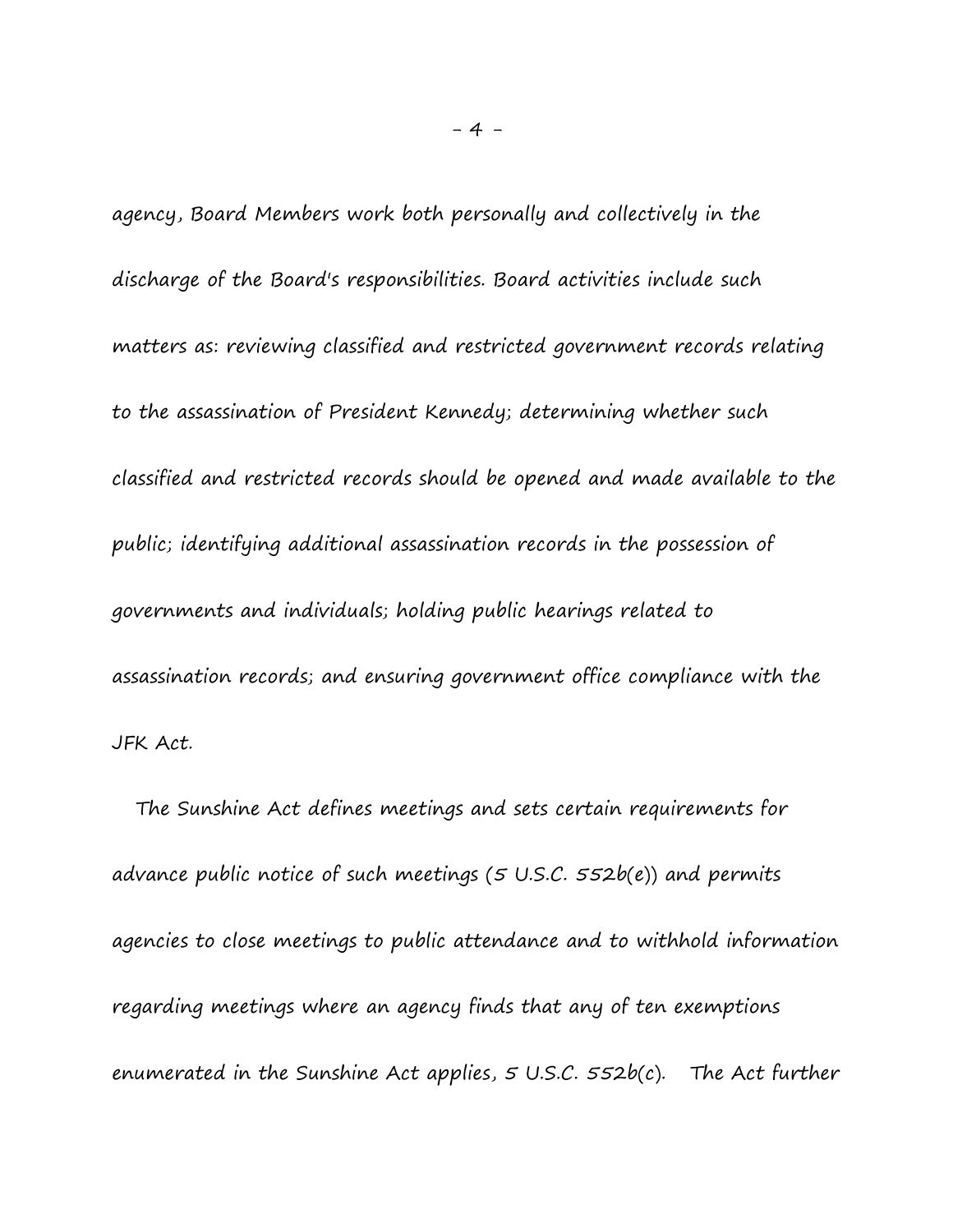sets forth the procedures that must be followed by agencies in invoking one of these exemptions,  $5$  U.S.C.  $552b(d)$ , (f). The Board is required to adopt, after opportunity for public comment, regulations to implement the Sunshine Act,  $5$  U.S.C.  $552b(q)$ .

Consistent with the requirement of  $5$  U.S.C.  $552b(q)$ , the proposed regulations implement the provisions of  $5$  U.S.C.  $552b(b)$ -(f). This NPRM has been made following a review of the Sunshine Act, regulations promulgated and implemented by other collegial bodies under the Sunshine Act, and the opinion of the Supreme Court of the United States in FCC v. ITT World Communications, Inc., 466 U.S. 463 (1984). The proposed regulations are intended to follow the exemptions set forth in the Sunshine Act and to implement fully the Sunshine Act's procedural requirements regarding public notice of meetings, availability of transcripts or other records of meetings, and closure of meetings.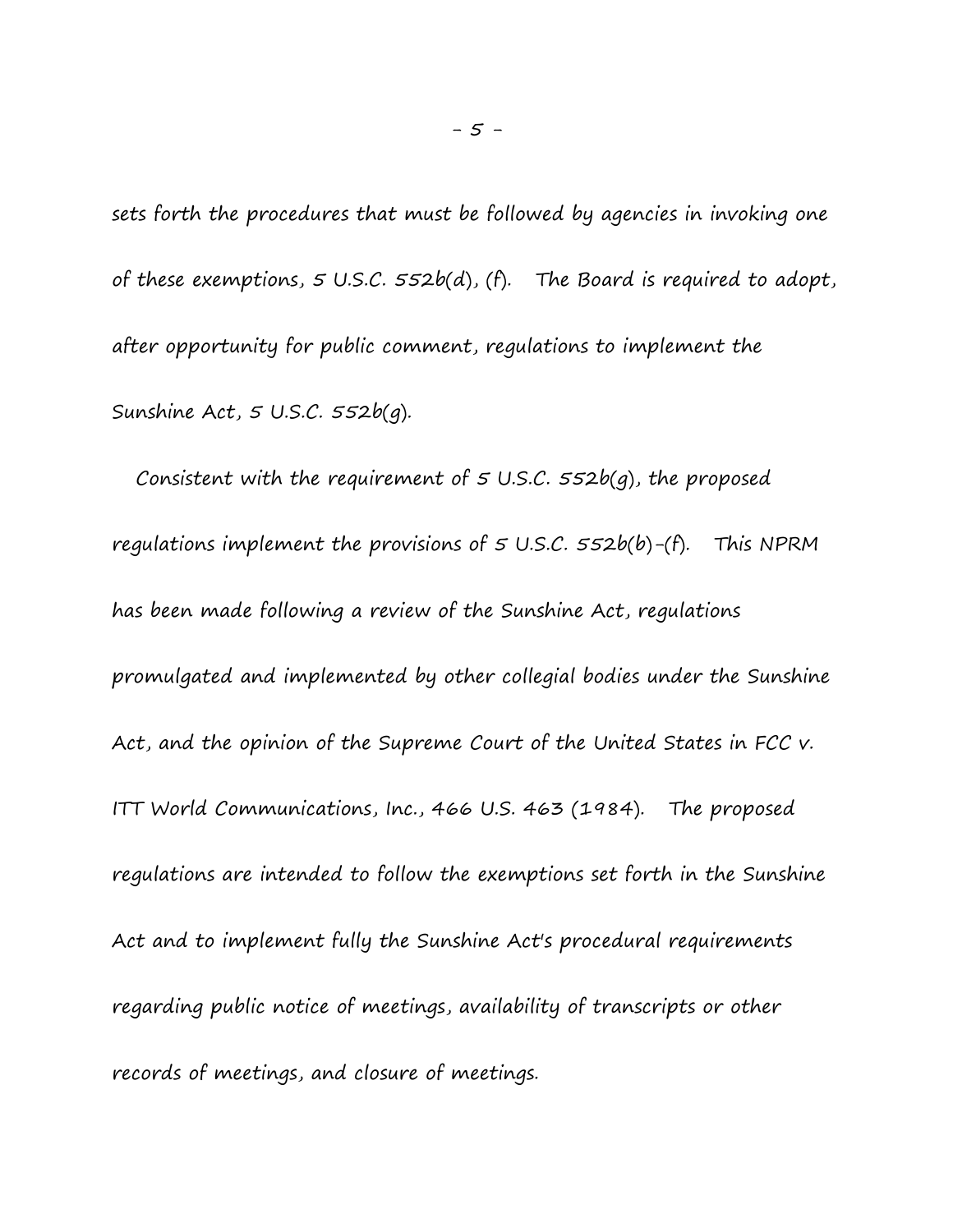### **Paperwork Reduction Act Statement**

 The proposed rule is not subject to the provisions of the Paperwork Reduction Act of 1980 (44 U.S.C. 3501, et seq.) because it does not contain any information collection requirements with the meaning of 44 U.S.C. 3502(4).

# **Regulatory Flexibility Act Certification**

 As required by the Regulatory Flexibility Act of 1980, 5 U.S.C. 601-12, the Board certifies that this rule, if adopted, will not have a significant economic impact upon a substantial number of small entities and that a regulatory flexibility analysis need not be prepared. 5 U.S.C. 605(b). The proposed rule would not impose any obligations, including any obligations on "small entities," as set forth in  $5$  U.S.C. 601(3) of the Regulatory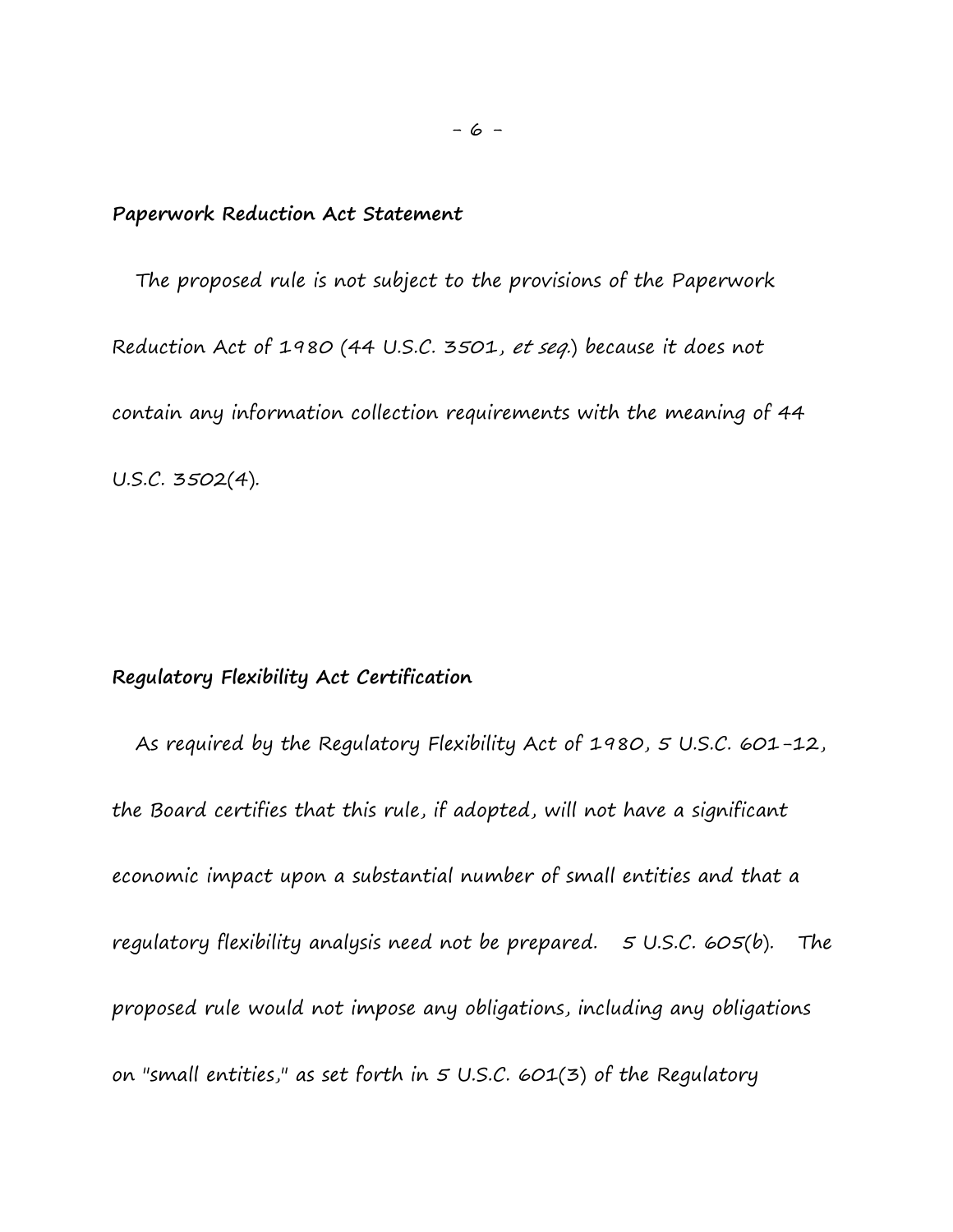Flexibility Act, or within the definition of "small business," as found in 15 U.S.C. 632, or within the Small Business Size Standards in regulations issued by the Small Business Administration and codified in 13 CFR part 121. Since the impact of the proposed rule is confined to the Board, the proposed rule does not fall within the purview of the Regulatory Flexibility Act.

**List of the Subjects in 36 CFR Part 1401**

Sunshine Act; JFK Act.

## **The Proposed Regulations**

 Accordingly, title 36 of the Code of Federal Regulations is proposed to be amended by establishing at chapter 14 part 1401 to read as follows: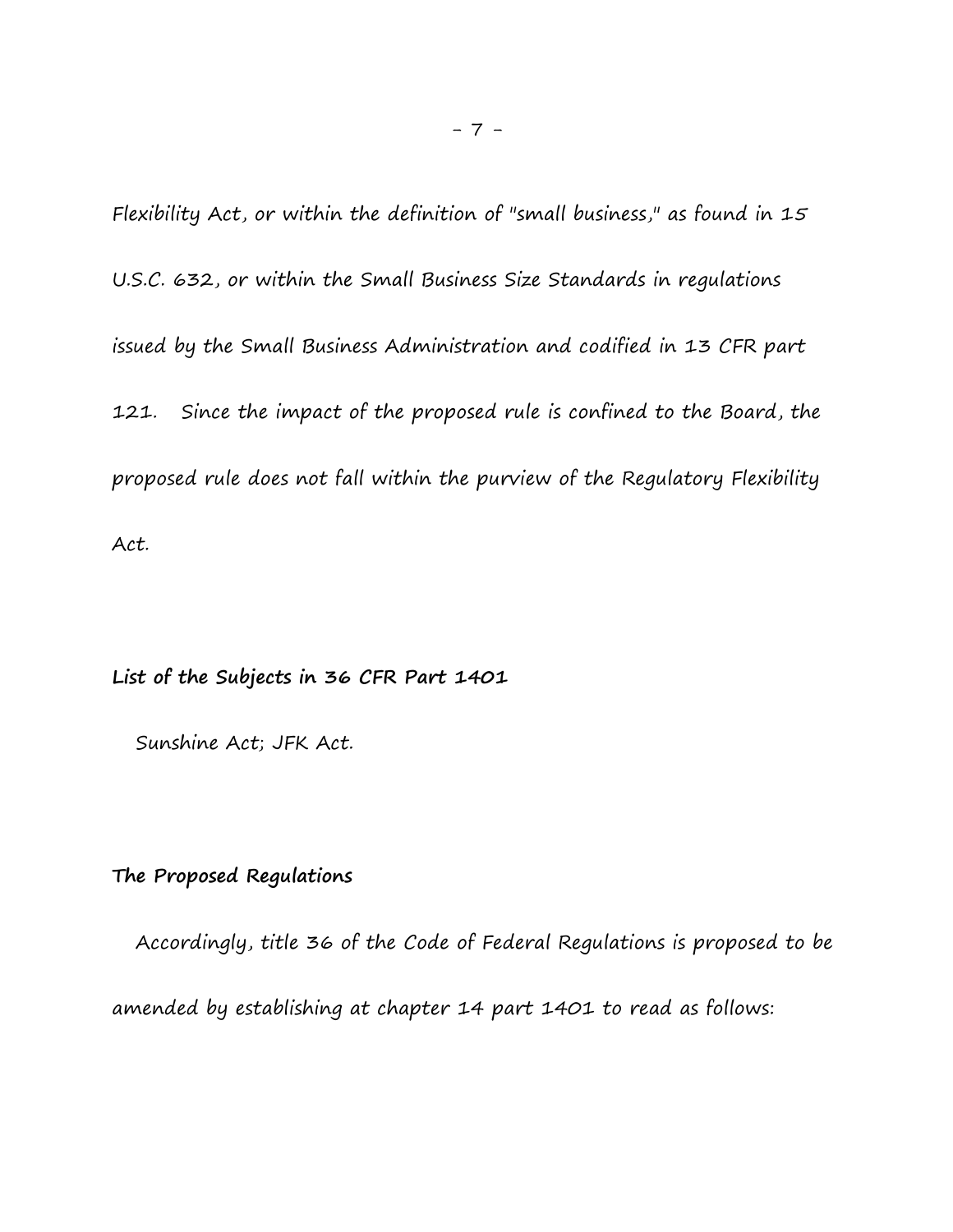## **Chapter 14--Assassination Records Review Board**

#### **PART 1401 -RULES IMPLEMENTING THE GOVERNMENT IN THE**

### **SUNSHINE ACT**

Sec.

- 1401.1 Applicability.
- 1401.2 Definitions.
- 1401.3 Open meetings requirement.
- 1401.4 Grounds on which meetings may be closed or information may

be

withheld.

1401.5 Procedures for closing meetings, or withholding information,

## and requests

by affected persons to close a meeting.

1401.6 Procedures for public announcement of meetings.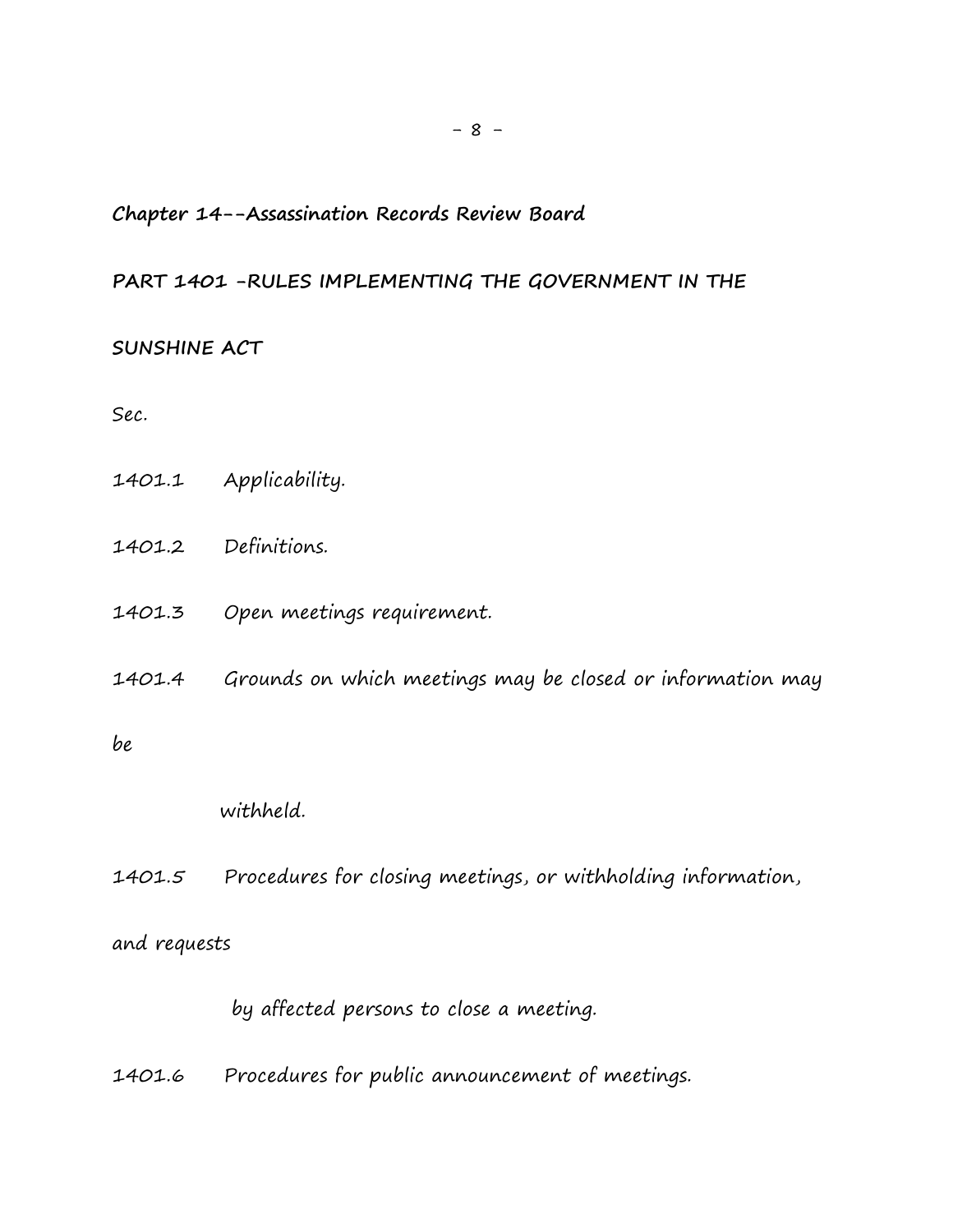1401.7 Changes affecting a meeting following the public announcement of a meeting.

1401.8 Availability and retention of transcripts, recordings, and minutes and

applicable fees.

1401.9 Severability.

**Authority:** 5 U.S.C. 552b; 44 U.S.C. 2107.

# **§ 1401.1 Applicability.**

 (a) This part implements the provisions of the Government in the Sunshine Act (5 U.S.C. 552b). These procedures apply to meetings of the Board. The Board may waive the provisions set forth in this Part to the extent authorized by law.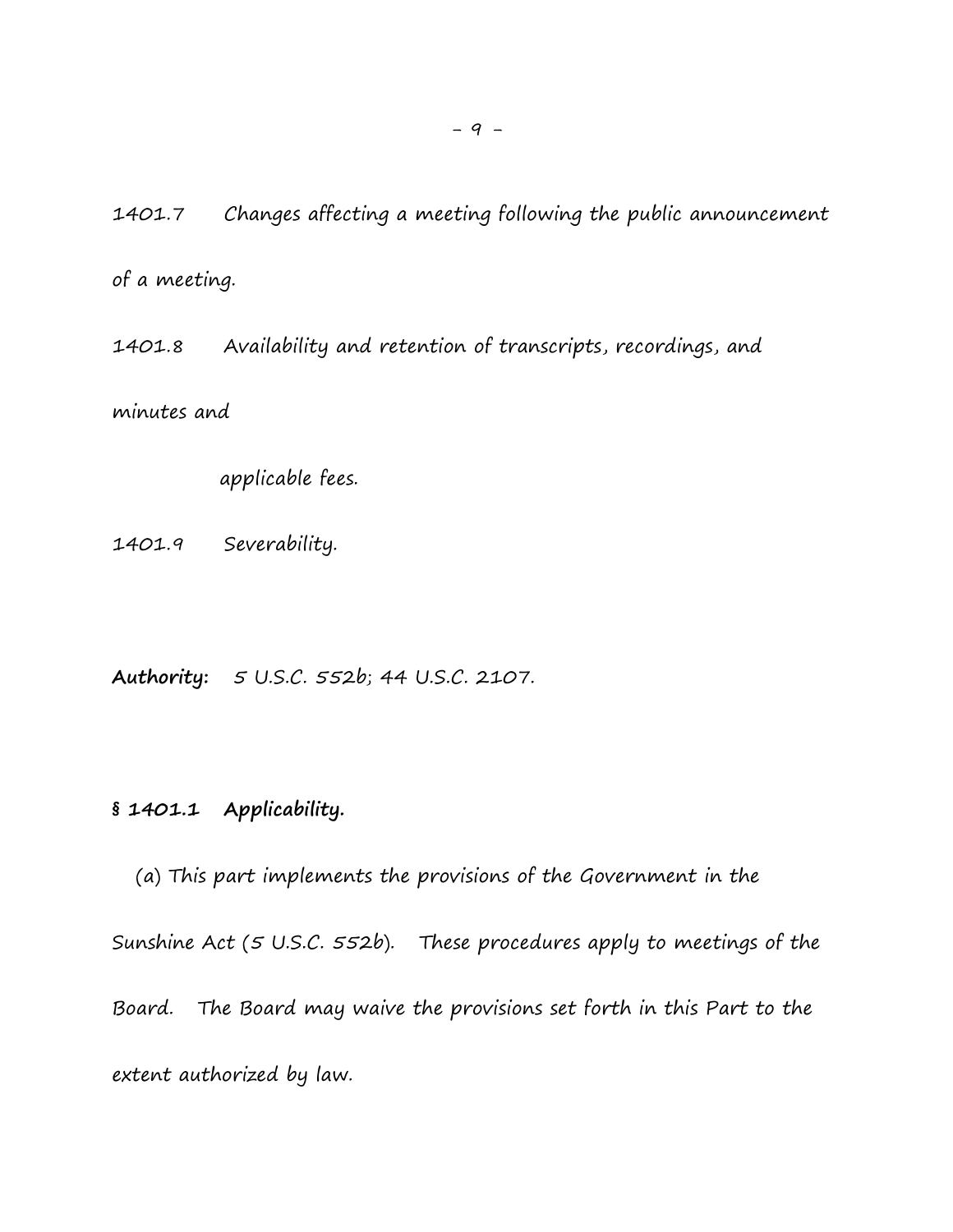(b) Requests for all documents other than the transcripts, recordings, and minutes described in 1401.8 shall be governed by Board regulations pursuant to the Freedom of Information Act (5 U.S.C. 552).

**1401.2 Definitions.**

As used in this part:

 Board means the Assassination Records Review Board created pursuant to 44 U.S.C. 2107 Sec. 7.

 Chairperson means the Member elected by the Board to serve in said position pursuant to 44 U.S.C. 2107 Sec. 7(f).

General Counsel means the Board's principal legal officer, or an attorney

serving as Acting General Counsel.

 Government office means any office of the Federal Government that has possession or control of assassination records as set forth in 44 U.S.C. 2107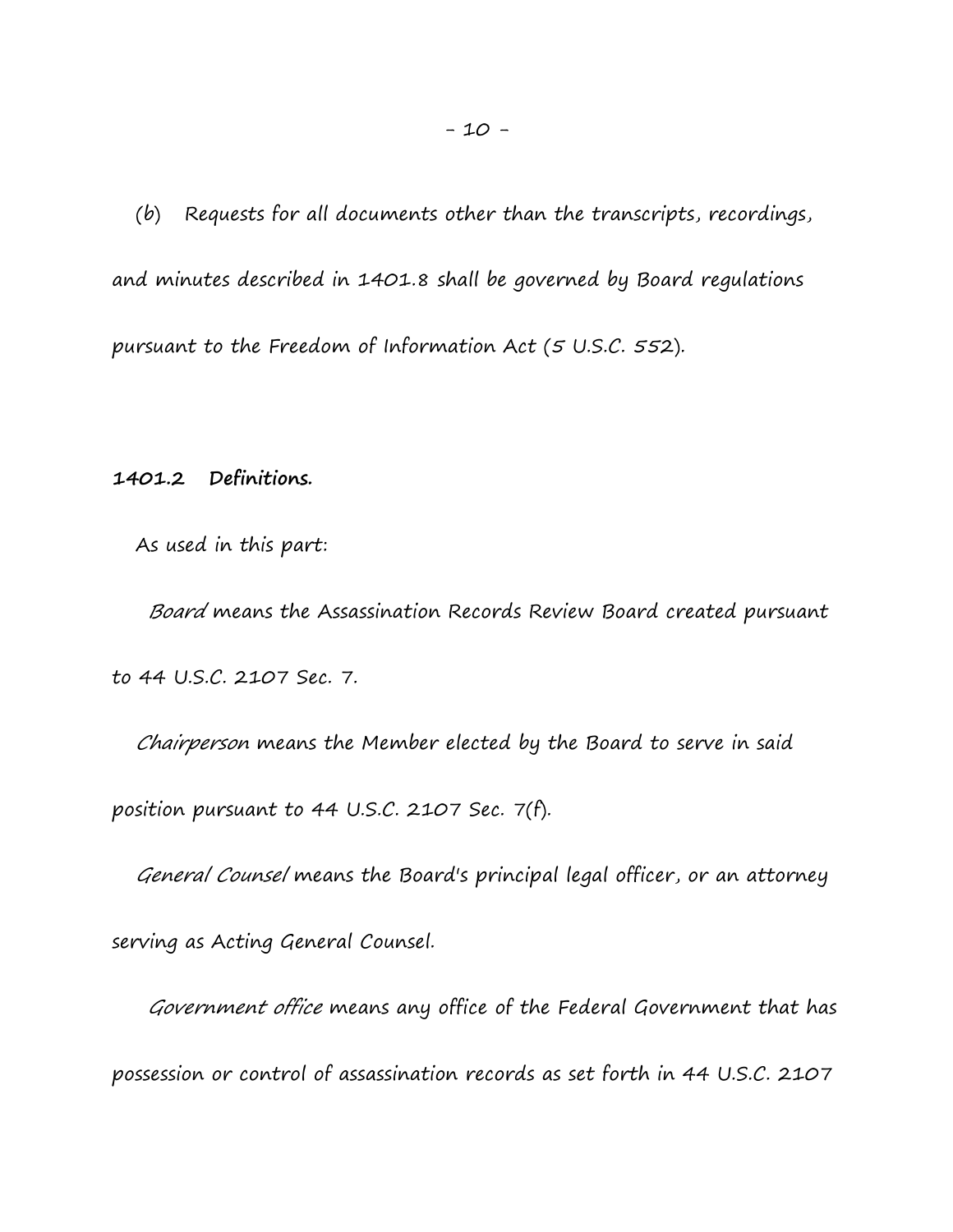Sec. 3(5).

 Meeting means the deliberations of three or more Members where such deliberations determine or result in the joint conduct or disposition of official Board business. A meeting does not include:

 (1) Notation voting or similar consideration of business, whether by circulation of material to the Members individually in writing or by a polling of the Members individually by telephone.

(2) Action by three or more Members to:

 (i) Open or to close a meeting or to release or to withhold information pursuant to § 1401.5;

(ii) Set an agenda for a proposed meeting(s);

 (iii) Call a meeting on less than seven days' notice as permitted by § 1401.6(b); or

(iv) Change the subject matter or the determinations to open or to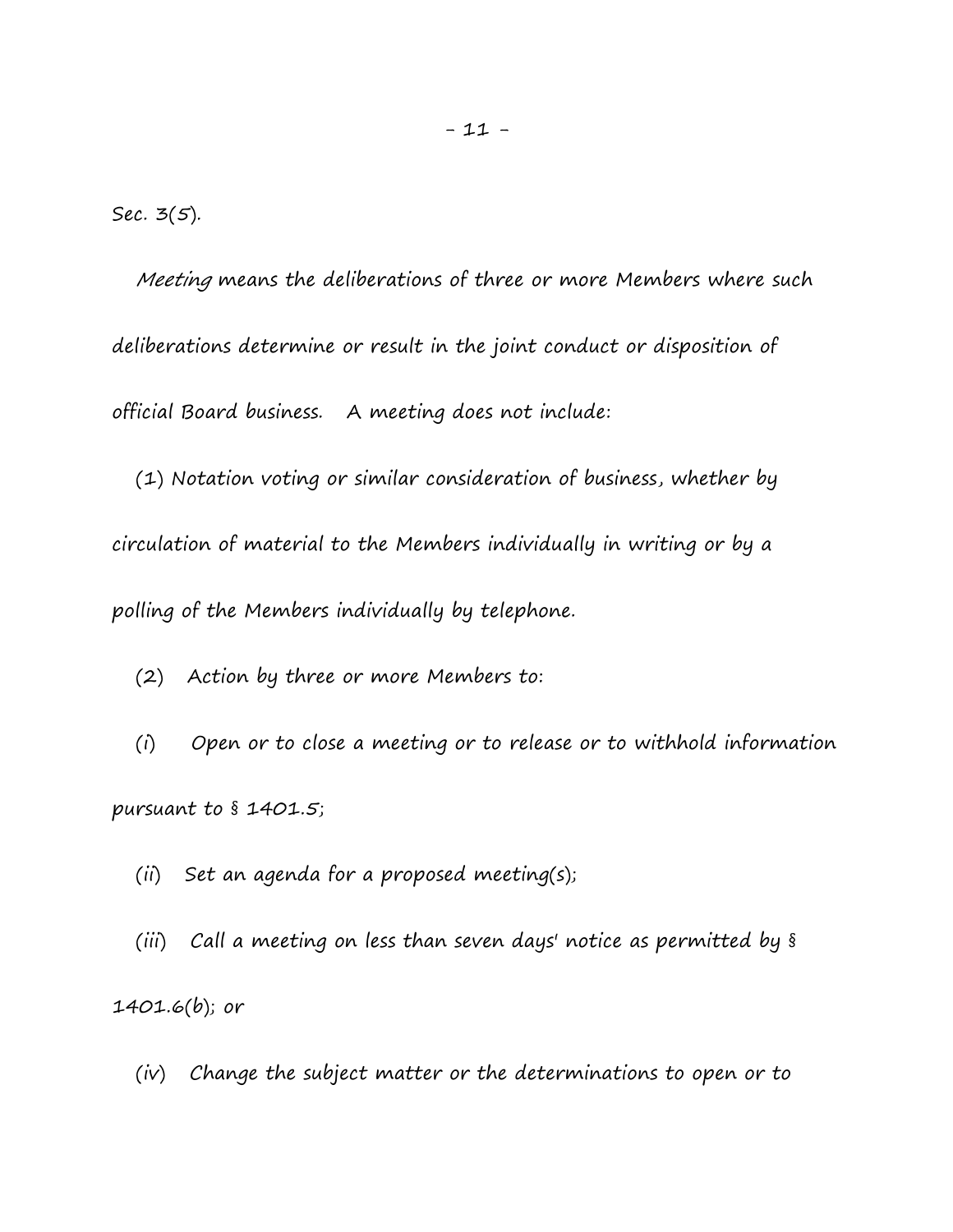close a publicly announced meeting under § 1401.7(b).

 (3) A session attended by three or more Members for which the purpose is to receive briefings from the Board's staff or expert consultants, provided that members of the Board do not engage in deliberations at such sessions that determine or result in the joint conduct of disposition of official Board business on such matters.

 (4) A session attended by three or more Members for which the purpose is to receive informational briefings from representatives of government offices discussing classified or otherwise restricted information in accordance with the provisions of the JFK Act, provided that Members of the Board do not engage in deliberations at such sessions that determine or result in the joint conduct of disposition of official Board business on such matters.

(5) A gathering of three or more Members for the purpose of holding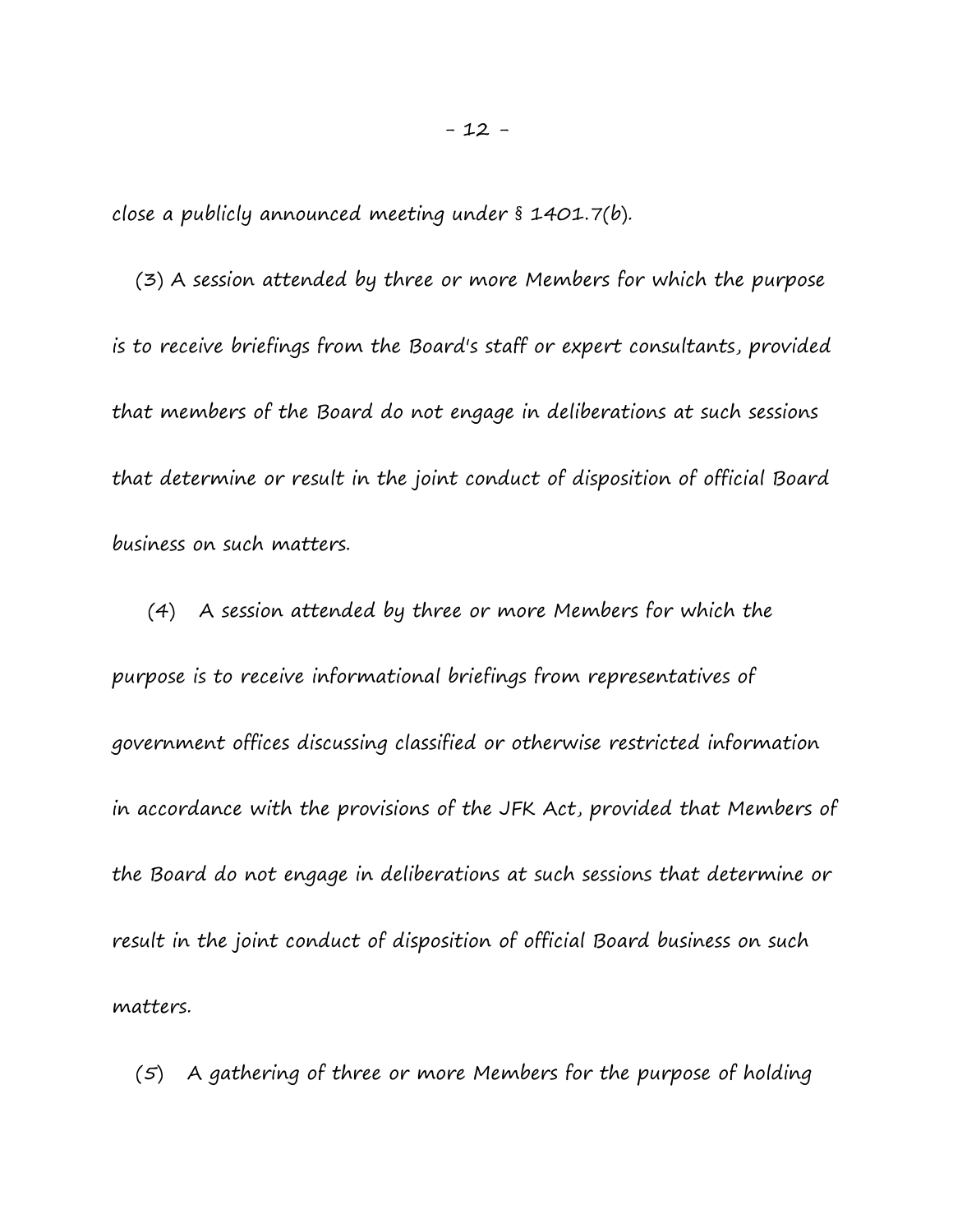informal preliminary discussions or exchanges of views, but that does not effectively predetermine official Board action.

Member means a current member of the Board as provided by law.

 Presiding Officer means the Chairperson or any other Member authorized by the Board to preside at a meeting.

# **§ 1401.3 Open meetings requirement.**

 Any meetings of the Board, as defined in § 1401.2, shall be conducted in accordance with this part. Except as provided in § 1401.4, the Board's meetings, or portions thereof, shall be open to public observation.

**§ 1401.4 Grounds on which meetings may be closed or information may be withheld.**

A meeting may be closed when the Board properly determines that an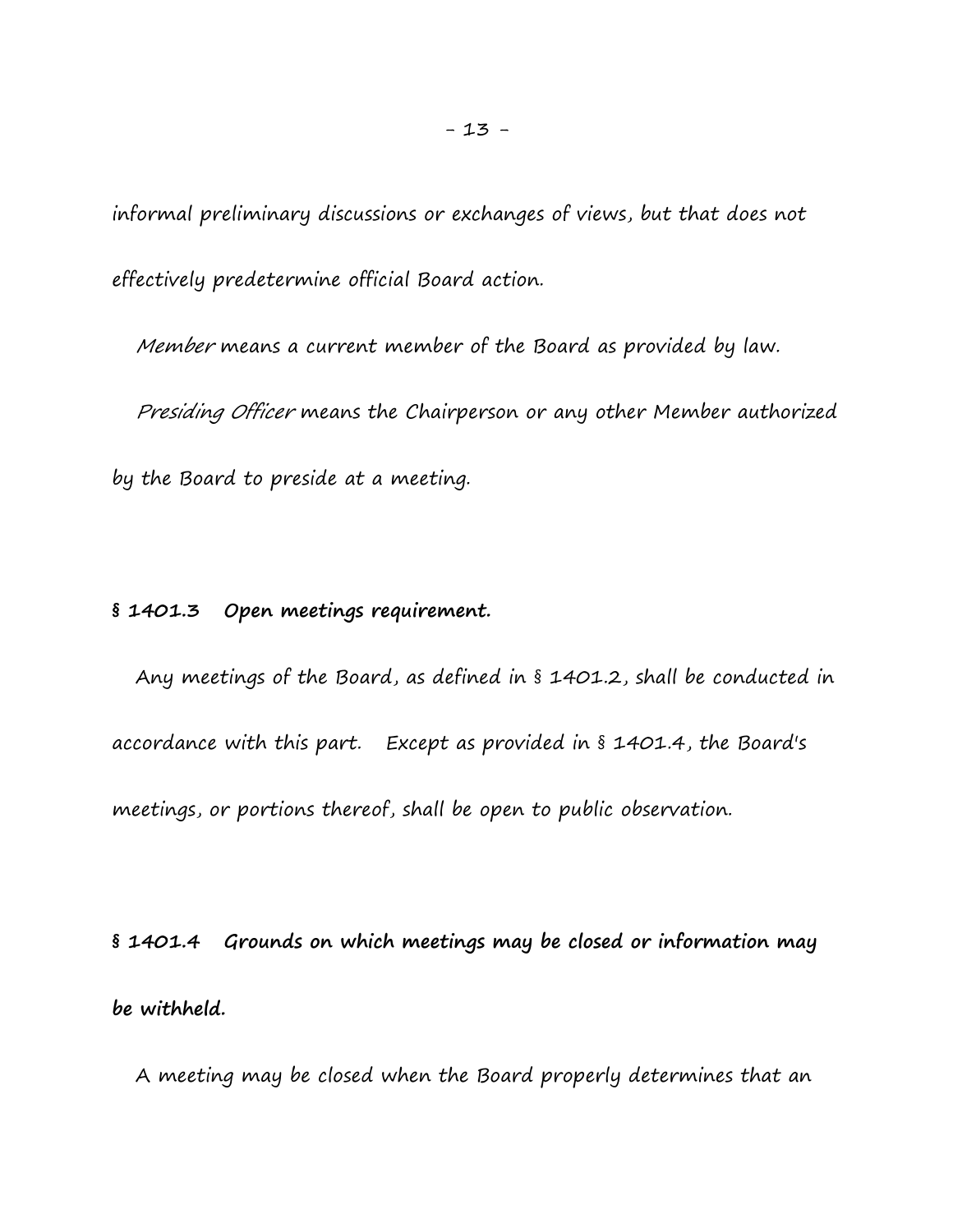open meeting would disclose information that may be withheld under the criteria enumerated below. Similarly, information that otherwise would be required to be disclosed under §§ 1401.5, 1401.6, and 1401.7 may also be withheld under these criteria. All records of closed meetings shall, however, be disclosed at a future date consistent with the terms and requirements of the JFK Act. The criteria for closing meetings are whether information disclosed at such meetings is likely to:

(a) Disclose matters that are:

 (1) specifically authorized under criteria established by an Executive Order to be kept secret in the interests of national defense or foreign policy; and

 (2) in fact properly classified pursuant to such Executive order; (b) Relate solely to the internal personnel rules and practices of the Board;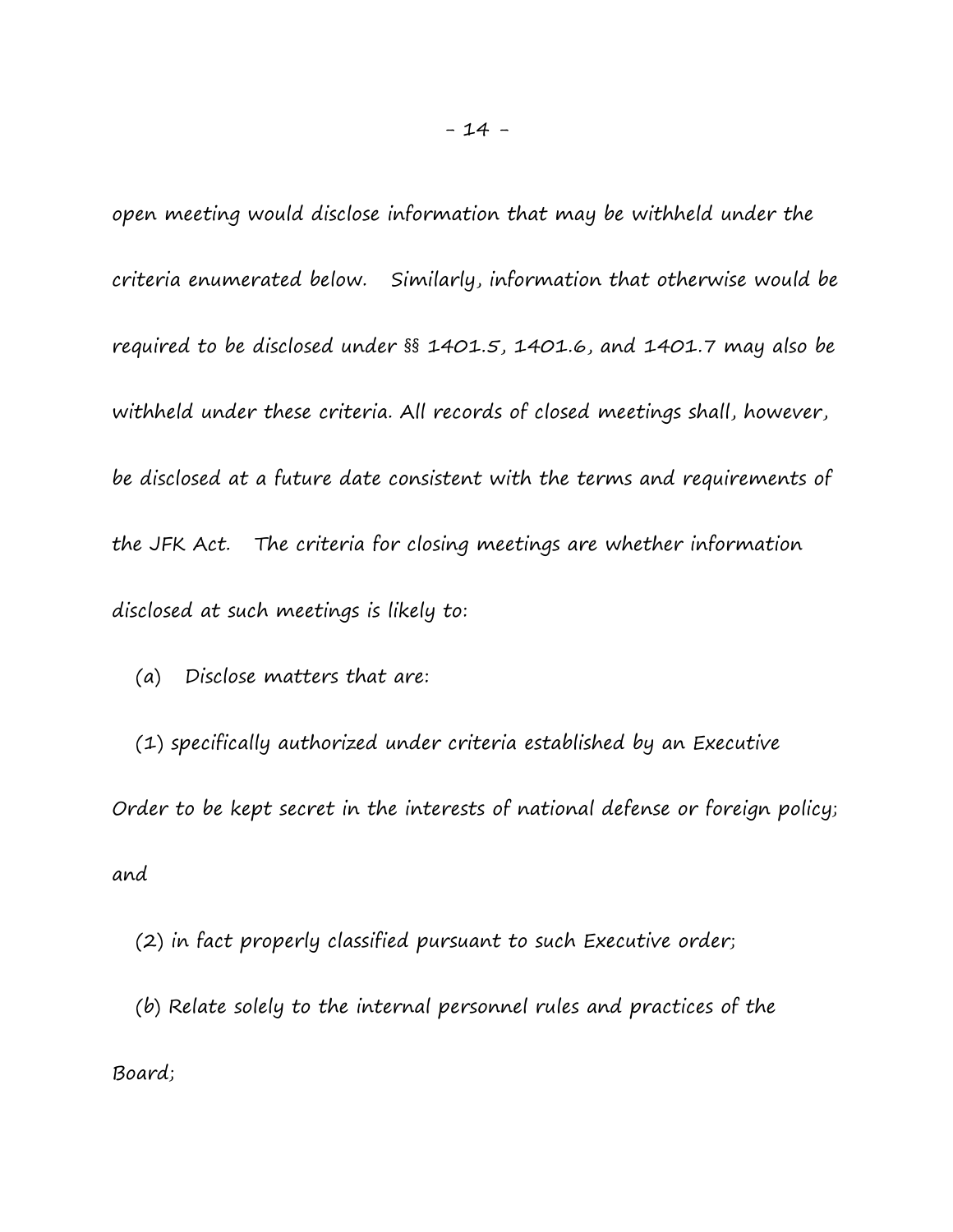(c) Disclose matters specifically exempted from disclosure by statute (other than 5 U.S.C. 552), provided that such statute:

 (1) requires that the matters be withheld from the public in such a manner as to leave no discretion on the issue; or

 (2) establishes particular criteria for withholding or refers to particular types of matters to be withheld.

 (d) Disclose trade secrets and commercial or financial information obtained from a person and is privileged or confidential;

 (e) Involve accusing any person of a crime, or formally censuring any person;

 (f) Disclose information of a personal nature where disclosure would constitute a clearly unwarranted invasion of personal privacy;

 (g) Disclose investigatory records compiled for law enforcement purposes, or information which, if written, would be contained in such records, but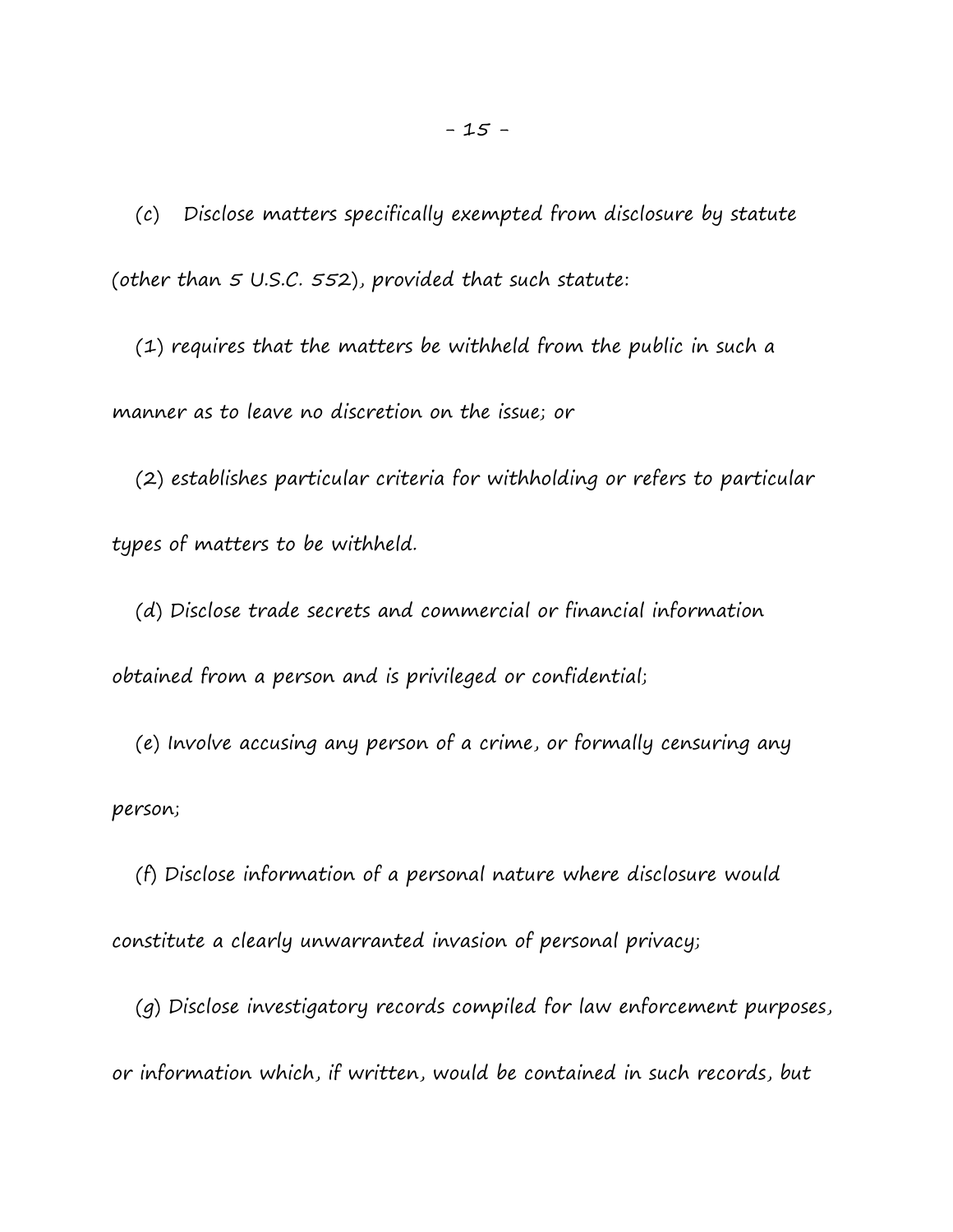only to the extent that the production of such records or information would:

(1) interfere with enforcement proceedings;

 (2) deprive a person of a right to a fair trial or an impartial adjudication;

(3) constitute an unwarranted invasion to personal privacy;

 (4) disclose the identity of a confidential source and, in the case of a record compiled by a criminal law enforcement authority in the course of a criminal investigation, or by an agency conducting a lawful national security intelligence investigation, confidential information furnished only by the confidential source;

(5) disclose investigative techniques and procedures; or

- (6) endanger the life or physical safety of law enforcement personnel;
- (h) Specifically concern the Board's issuance of a subpoena, or the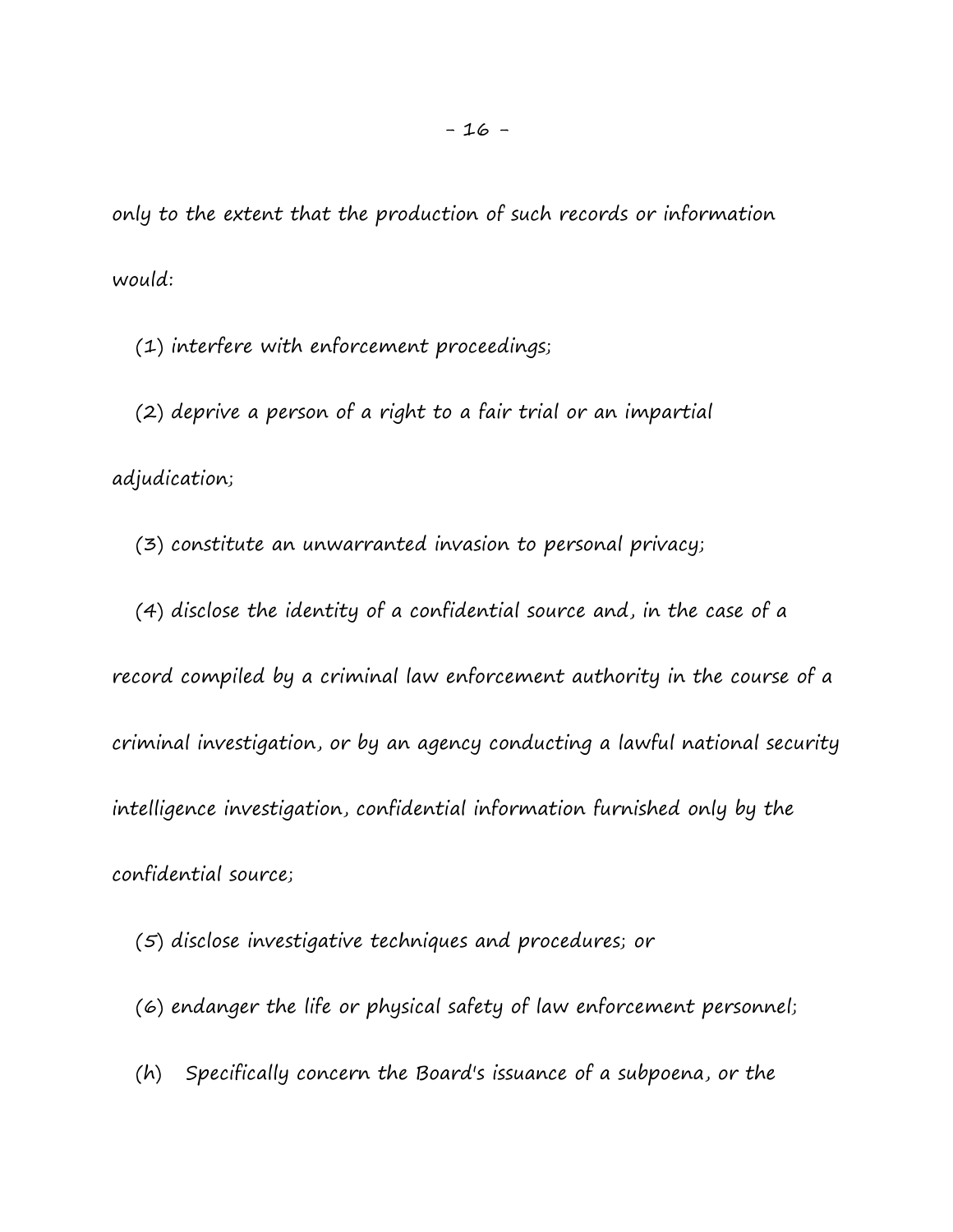Board's participation in a civil action or proceeding, an action in a foreign court or international tribunal, or an arbitration, or the initiation, conduct, or disposition by the Board of a particular case of formal agency adjudication pursuant to the procedures in 5 U.S.C. § 554 or otherwise involving a determination on the record after opportunity for a hearing; or

 (i) Disclose other information for which the Sunshine Act provides an exemption to the open meeting requirements of the Act.

**§ 1401.5 Procedures for closing meetings, or withholding information, and requests by affected persons to close a meeting.**

 (a) A majority of all Members may vote to close a meeting or withhold information pertaining to that meeting. A separate vote shall be taken with respect to each action under §1401.4. A majority of the Board may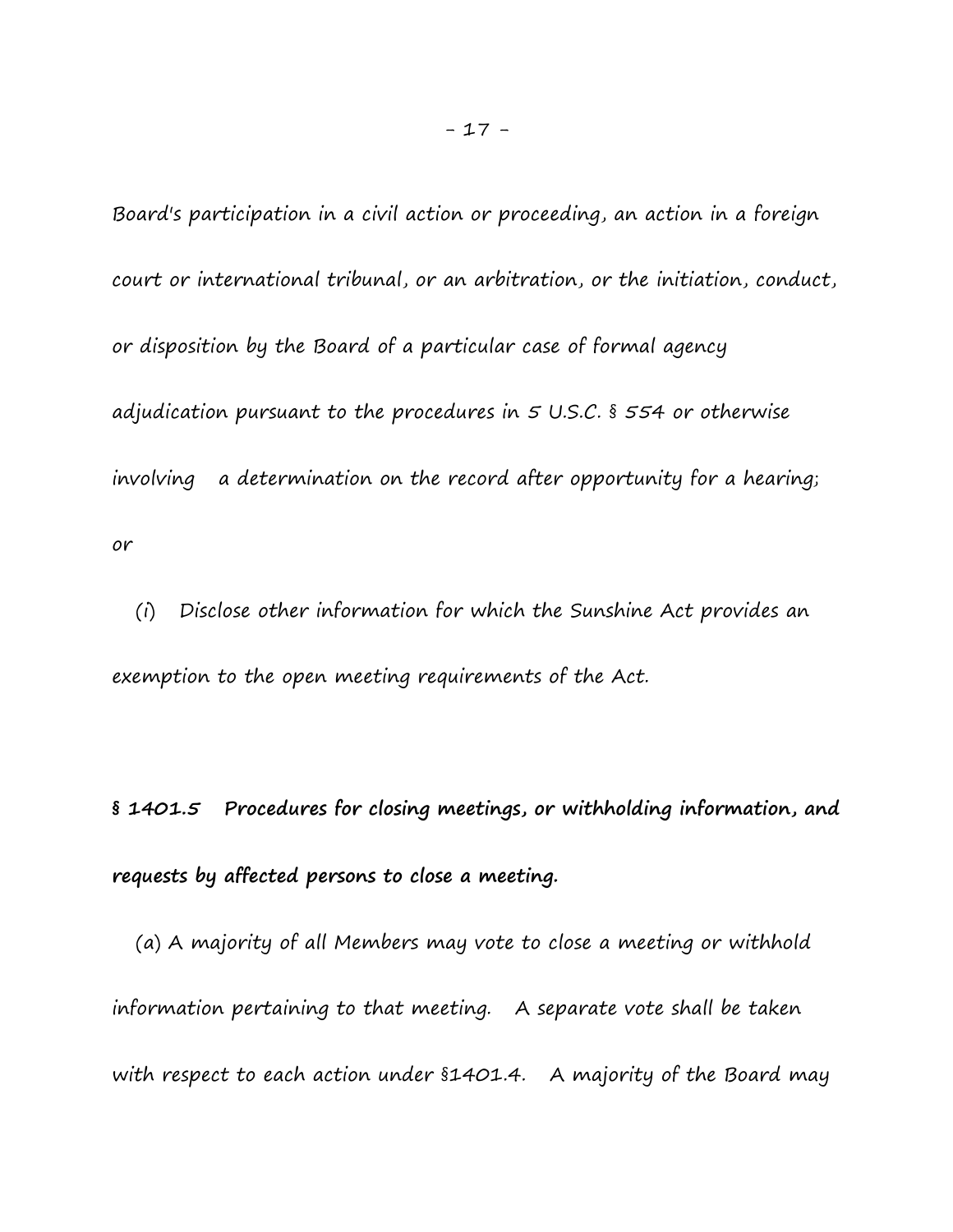act by taking a single vote with respect to a series of meetings, a portion or portions of which are proposed to be closed to the public, or with respect to any information concerning such series of meetings, so long as each meeting in such series involves the same particular matters and is scheduled to be held no more than thirty days after the initial meeting in such series. Each Member's vote under the paragraph shall be recorded and no proxies shall be permitted.

 (b) Any person whose interests may be directly affected if a portion of a meeting is open may request the Board to close that portion of the meeting on the grounds referred to in  $\hat{s}$  1401.4 (e), (f), or (g). Requests, with reasons in support thereof, should be submitted to the Office of the General Counsel, Assassination Records Review Board, 600 E Street N.W., 2nd Floor, Washington, D.C. 20530. On the motion of any Member, the Board shall determine by recorded vote whether to grant the request.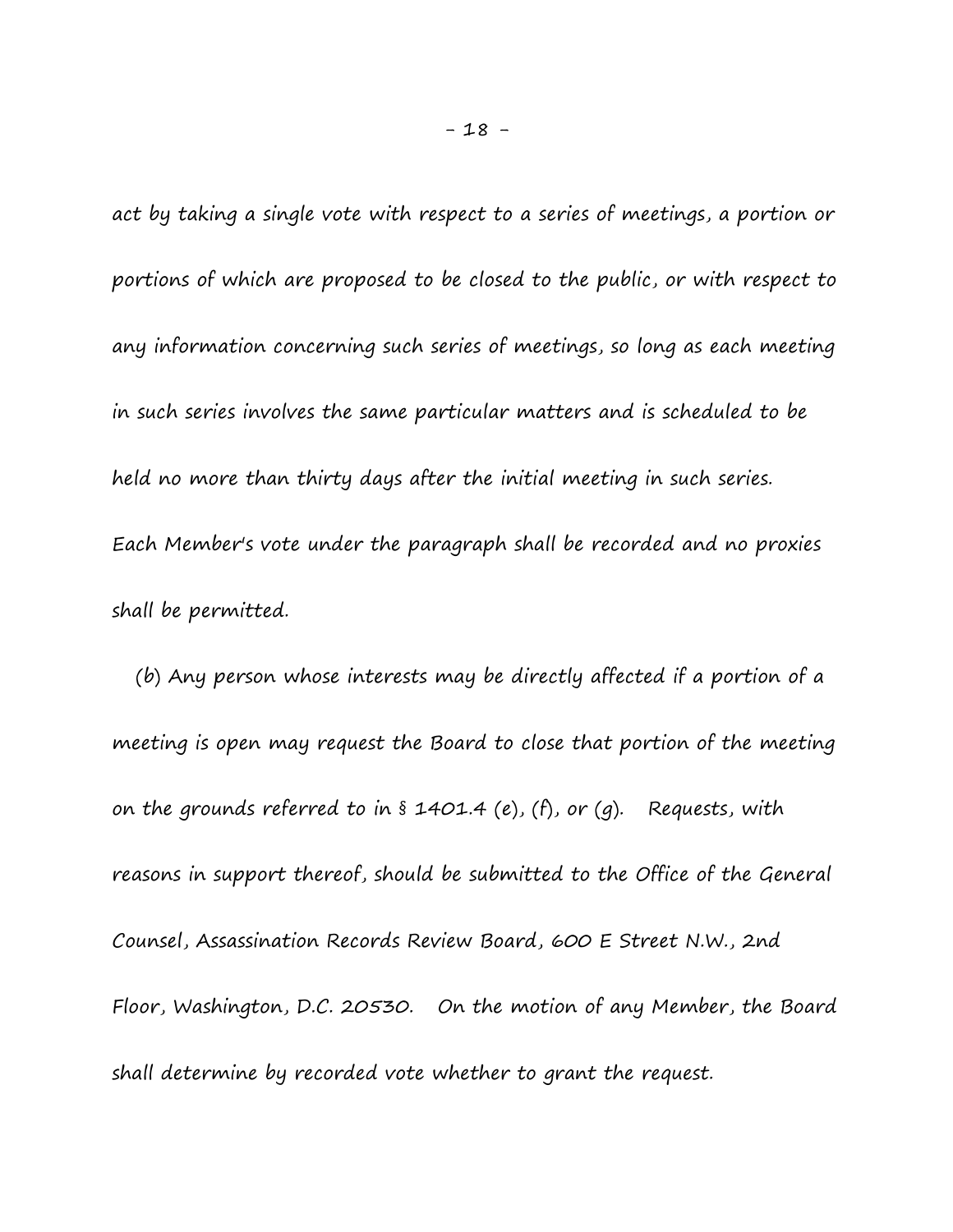(c) Within one working day of any vote taken pursuant to this section, the Board shall make publicly available a written copy of such vote reflecting the vote of each Member on the question. If a portion of a meeting is to be closed to the public, the Board shall make available a full written explanation of its action closing the meeting (or portion thereof) and a list of all persons expected to attend the meeting and their affiliation.

 (d) For each closed meeting, the General Counsel shall publicly certify that, in his or her opinion, the meeting may be closed to the public and shall state each relevant exemptive provision. A copy of such certification shall be available for public inspection.

 (e) For each closed meeting, the Presiding Officer shall issue a statement setting forth the time, place, and persons present. A copy of such statement shall be available for public inspection.

(f) For each closed meeting, with the exception of a meeting closed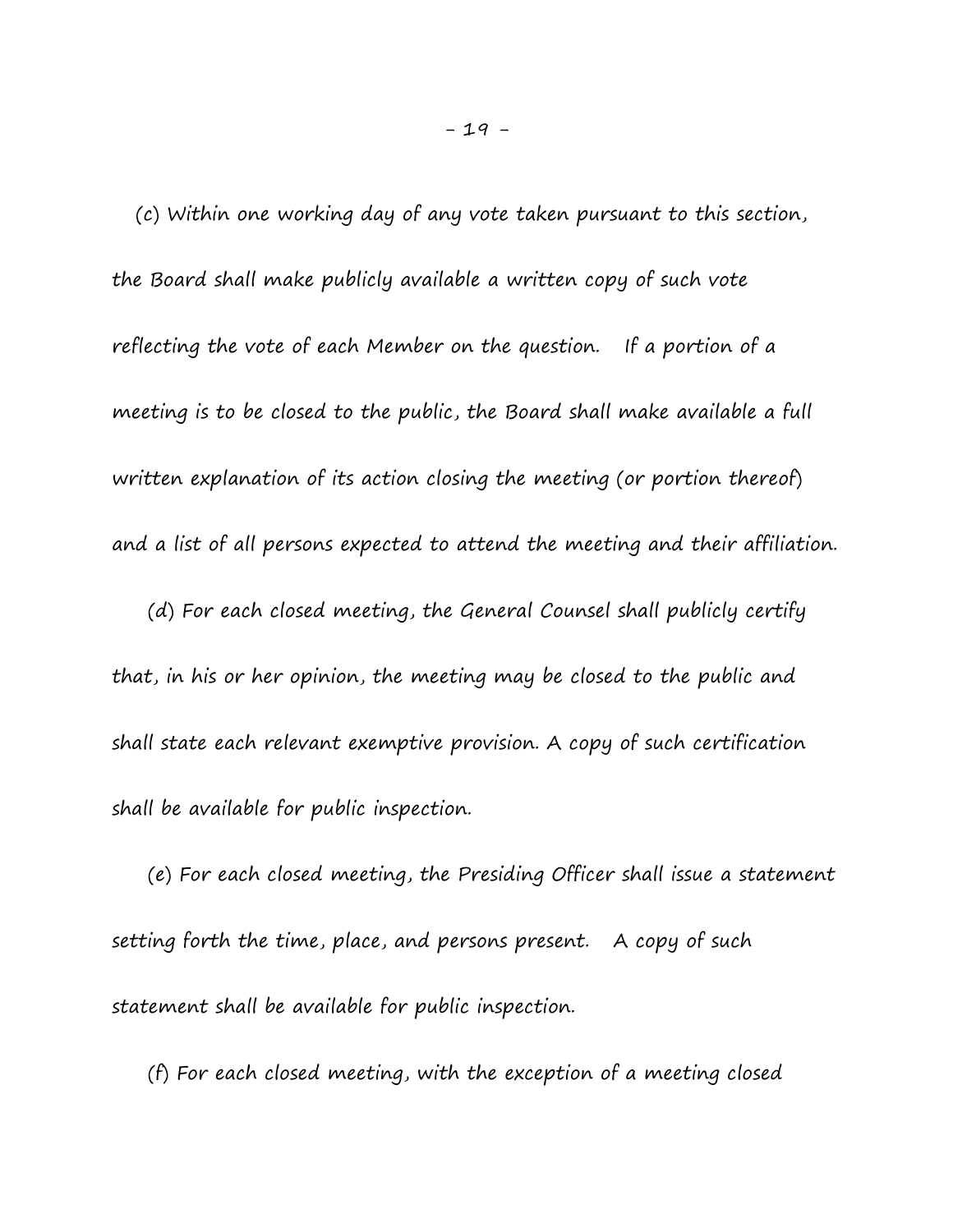pursuant to 1401.4(h), the Board shall maintain a complete transcript or electronic recording adequate to record fully the proceedings of each meeting. For meetings or portions thereof that are closed pursuant to 1401.4(h), the Board may maintain a set of minutes in lieu of such transcript or recording. Such minutes shall fully and clearly describe all matters discussed and shall provide a full and accurate summary of any actions taken, and the reasons therefor, including a description of each of the views expressed on any item and the record of any rollcall vote. The records of closed meetings, in addition to all other records of the Board, shall be included as permanent records in the JFK Collection at the National Archives as provided by the JFK Act.

### **§ 1401.6 Procedures for public announcement of meetings.**

(a) For each meeting, the Board shall make public announcement, at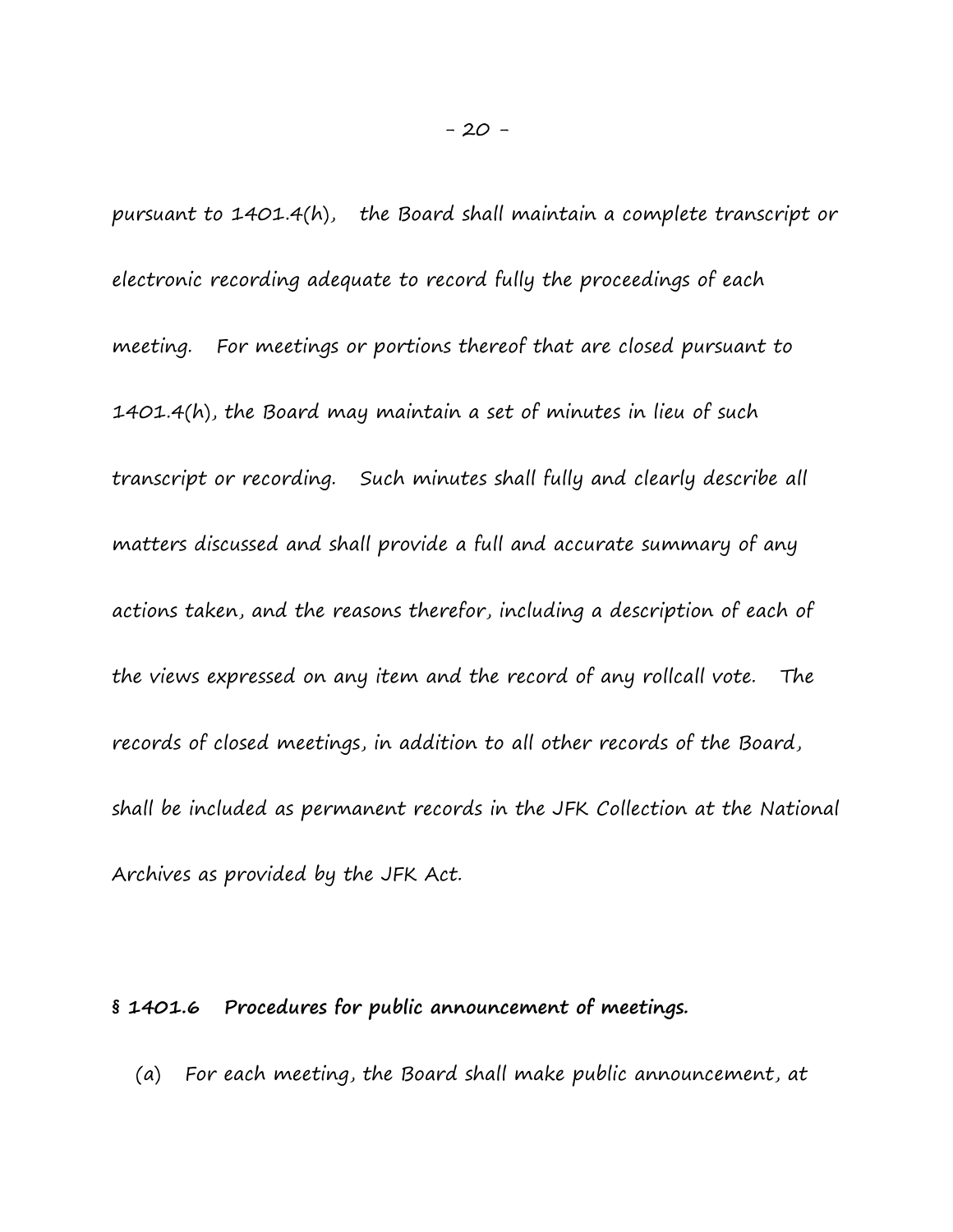least one week before the meeting, of the:

- (1) Time of the meeting;
- (2) Place of the meeting;
- (3) Subject matter of the meeting;
- (4) Whether the meeting is to be open or closed; and

 (5) The name and business telephone number of the official designated by the Board to respond to requests for information about the meeting.

 (b) The one week advance notice required by paragraph (a) of this section may be reduced only if:

 (1) A majority of all Members determines by recorded vote that Board business requires that such meeting be scheduled in less than seven days;

and

 (2) The public announcement required by paragraph (a) of this section is made at the earliest practicable time.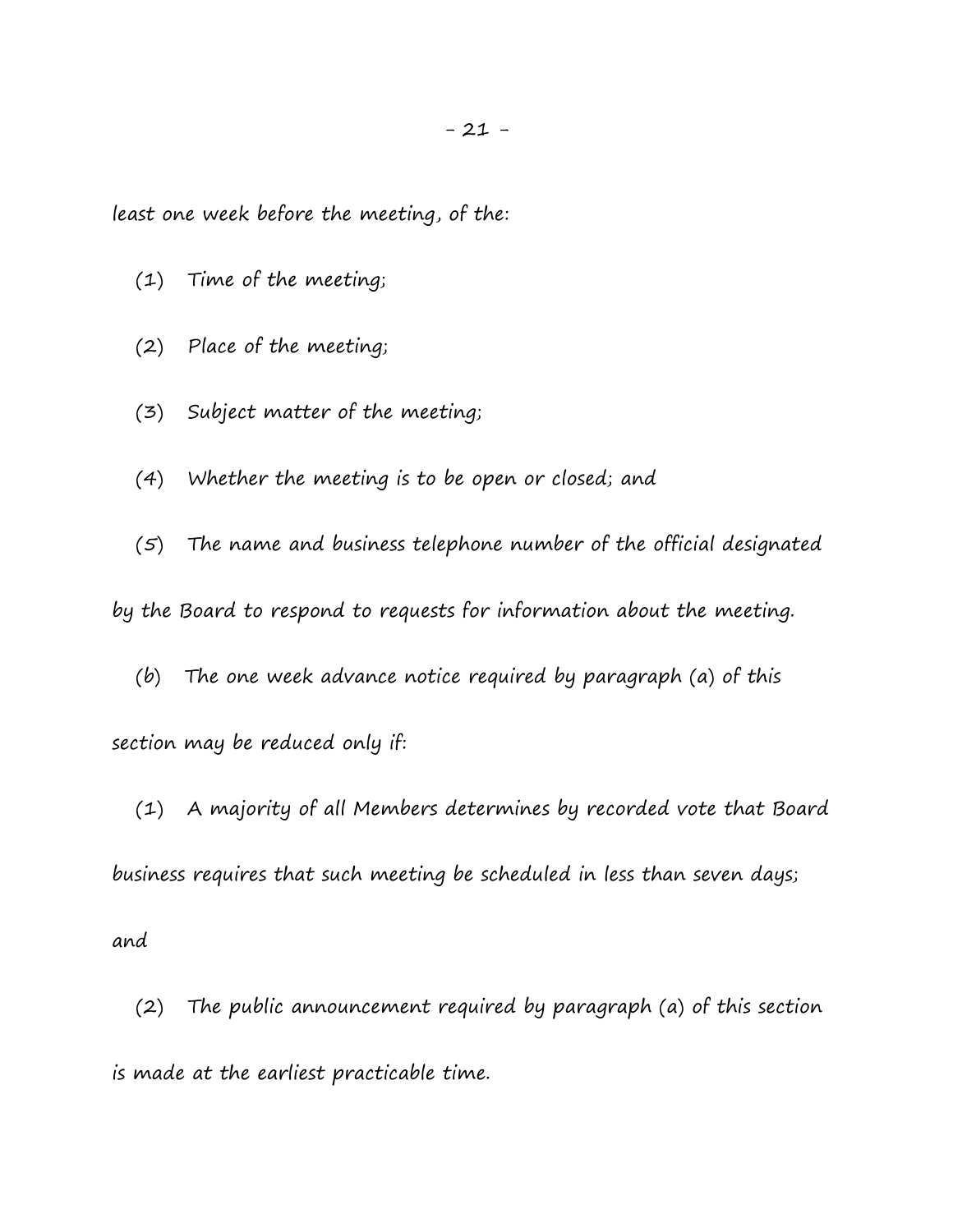§ **1401.7 Changes affecting a meeting following the public announcement of a meeting.**

 (a) After there has been a public announcement of a meeting, the time or place of such meeting may be changed only if the Board publicly announces such change at the earliest practicable time. Members need not approve such change by recorded vote.

 (b) After there has been a public announcement of a meeting, the subject matter of such meeting, or the determination of the Board to open or to close a meeting or a portion thereof to the public, may be changed only when:

 (1) A majority of all Members determines, by recorded vote, that Board business so requires and that no earlier announcement of the change was possible; and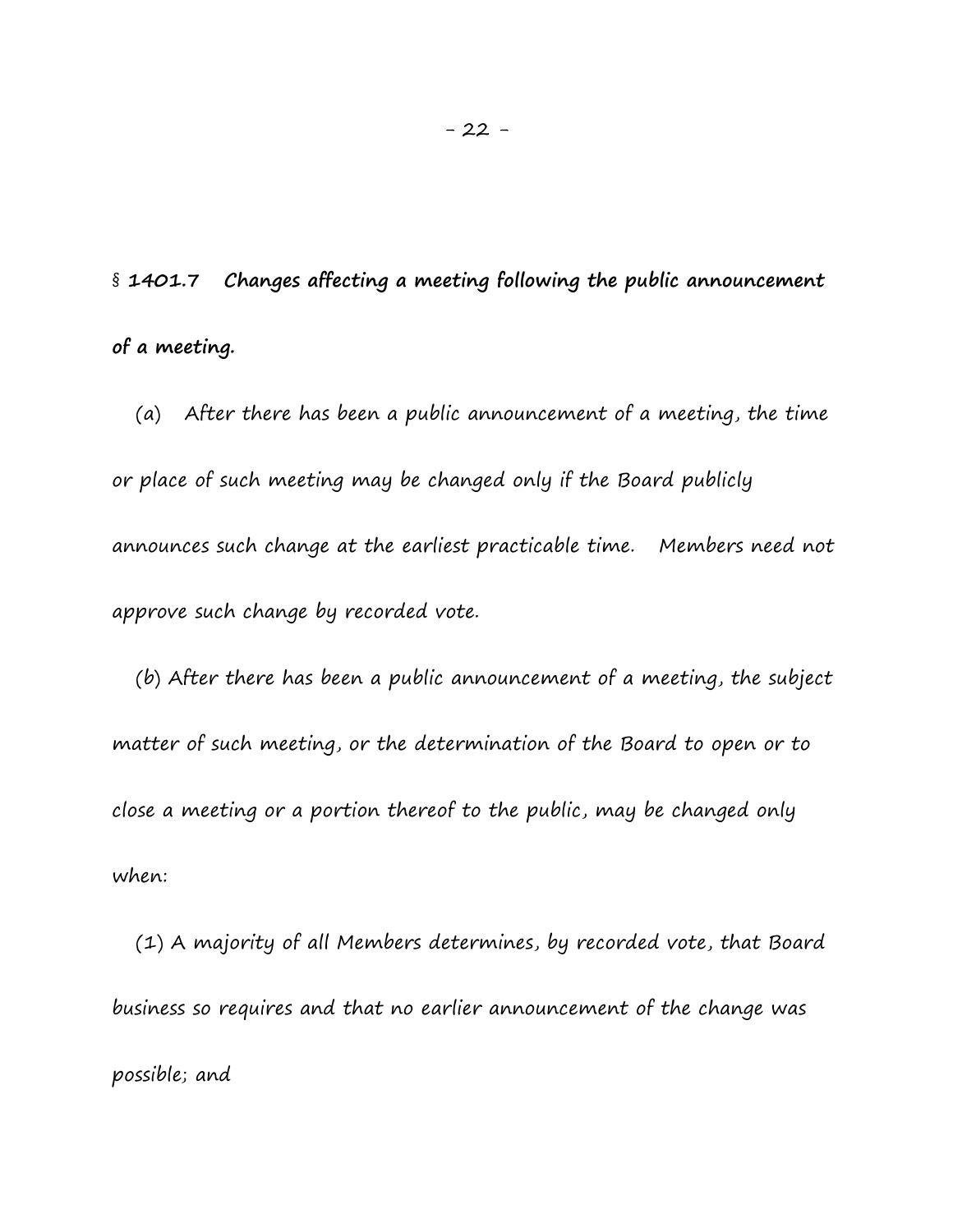(2) The Board publicly announces such change and the vote of each Member thereof at the earliest practicable time.

 (c) The deletion of any subject matter announced for a meeting is not a change requiring the approval of the Board under paragraph (b) of this section.

**§ 1401.8 Availability and retention of transcripts, recordings, and minutes, and applicable fees.**

 In accordance with the provisions of the JFK Act, the Board shall retain the transcript, electronic recording, or minutes of the discussion of any item on the agenda or of any testimony received at a closed meeting for inclusion as a permanent record in the JFK Collection at the National Archives. The public shall have access to such records consistent with the terms of the JFK Act. Copies of any nonexempt transcript or minutes, or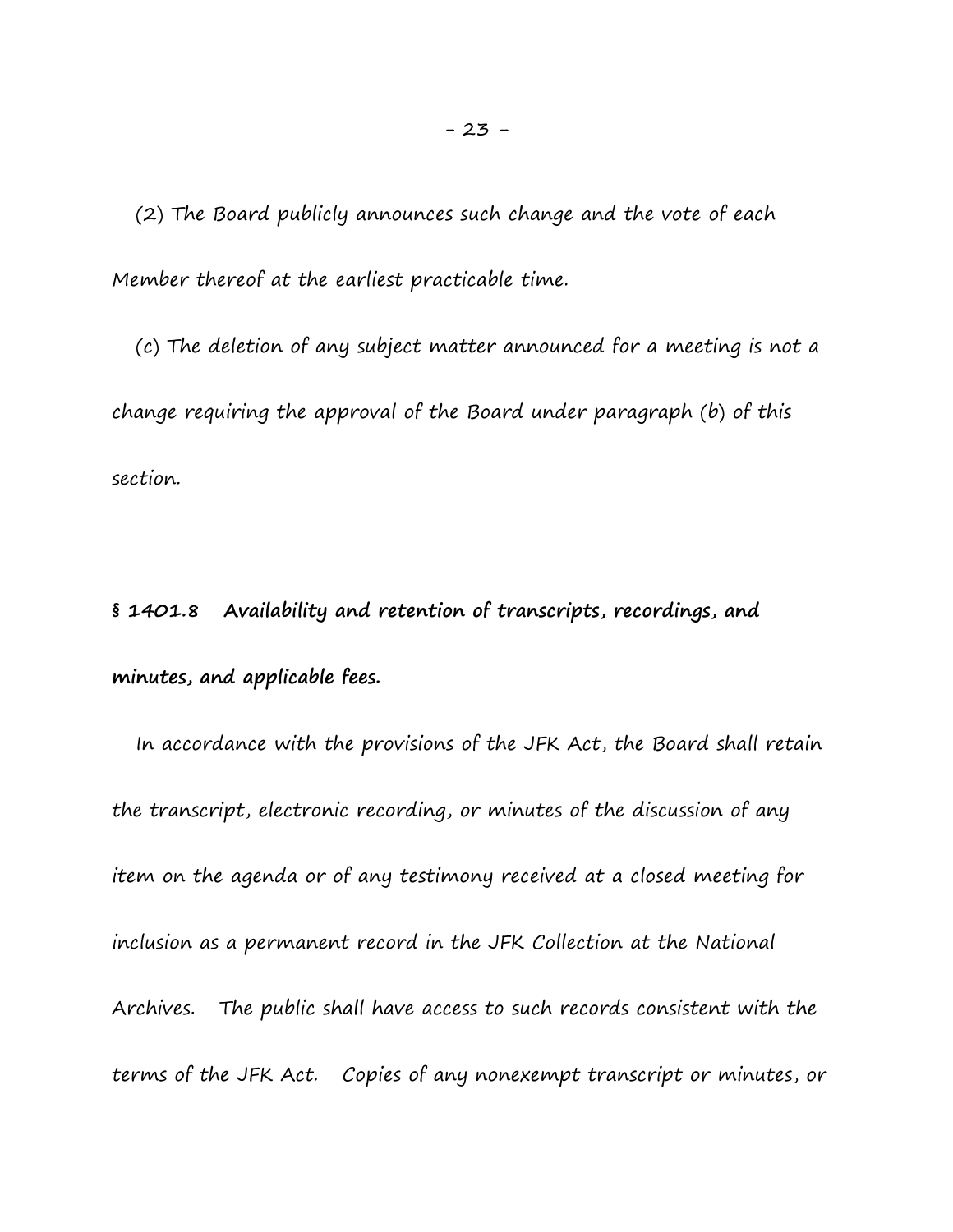transaction of such recordings disclosing the identity of each speaker, shall be furnished to any person at the actual cost of transcription or duplication unless otherwise provided by the terms of the JFK Act. If at some later time the Board determines that there is no further justification for withholding a portion of a transcript, electronic recording, or minutes or other item of information from the public which had been previously withheld, such portion or information shall be made publicly available.